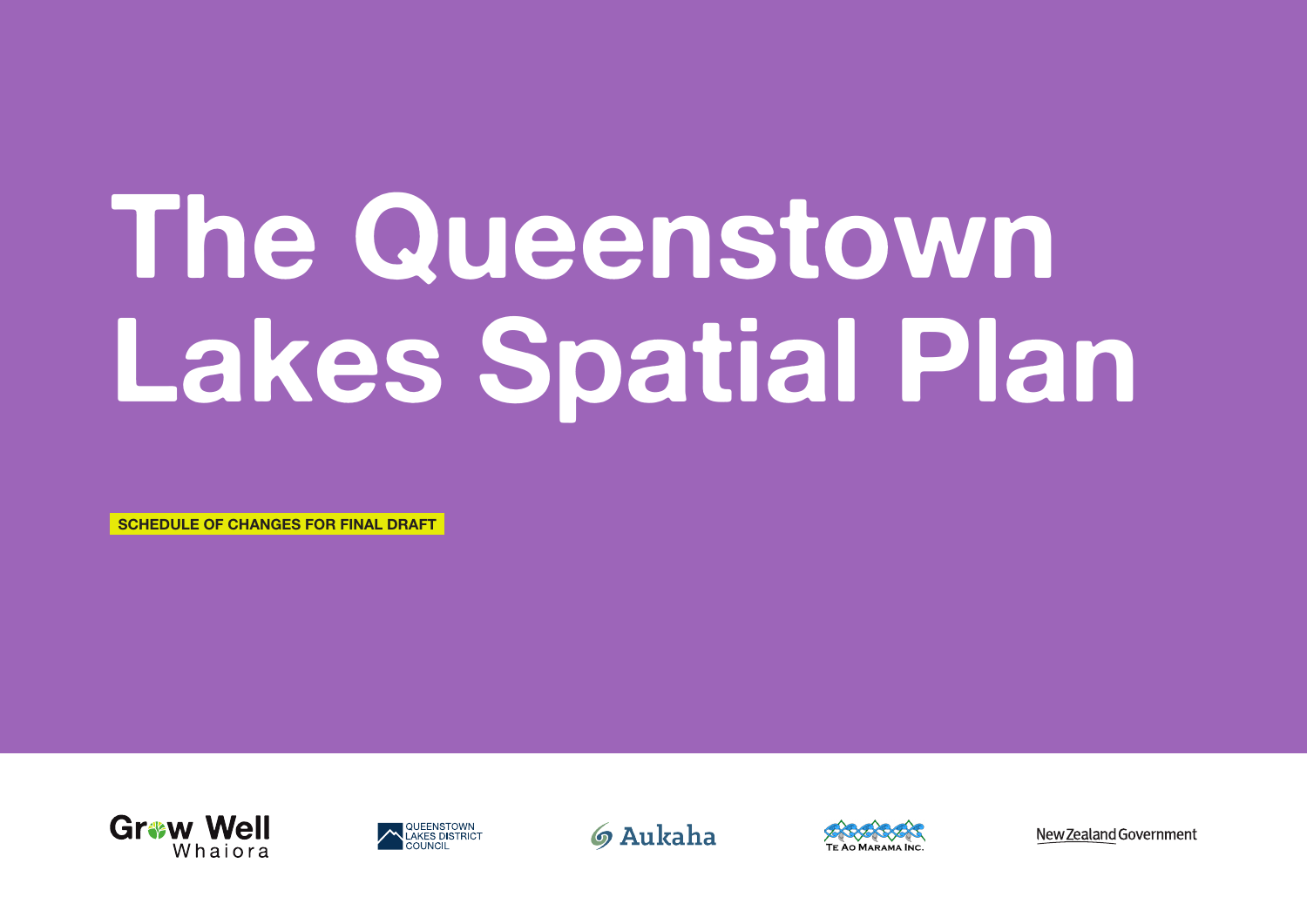## Schedule of Changes for Final Draft

Changes to the Queenstown Lakes Spatial Plan are summarised below. These were made following the feedback received through a formal consultation process in March-April 2021 and as recommended by the Hearing Panel Report. For more details and to read the Hearings Report and final version of the Queenstown Lakes Spatial Plan in full go to letstalk@qldc.govt.nz

| <b>THEME</b>                                                                                                                                                                                                                                                                                                                                                             | <b>CHANGE</b>                                                                                                                                                                                               |  |
|--------------------------------------------------------------------------------------------------------------------------------------------------------------------------------------------------------------------------------------------------------------------------------------------------------------------------------------------------------------------------|-------------------------------------------------------------------------------------------------------------------------------------------------------------------------------------------------------------|--|
| <b>Population and Employment Projections</b>                                                                                                                                                                                                                                                                                                                             |                                                                                                                                                                                                             |  |
| Greater clarity over the expected population growth of Upper Clutha versus Queenstown/<br>Wakatipu Basin would assist in understanding the respective drivers of the Spatial Plan for these<br>areas, along with key demographic shifts (such as towards an older age profile).                                                                                          | • Amend graphs to identify growth split between Wakatipu and Upper<br>Clutha<br>• Update Part 1 to include wider growth forecast and trends                                                                 |  |
| An appendix or similar explaining the assumptions would be helpful, along with a discussion<br>of uncertainties and implications for the Spatial Plan if growth was faster or slower than that<br>anticipated                                                                                                                                                            | • See attached - Appendix A                                                                                                                                                                                 |  |
| It would be helpful to explain that the Plan can be scaled 'up or down' according to the rate<br>of growth, and there would be trigger points for growth related infrastructure.                                                                                                                                                                                         | • Update Part 1 to include wider growth forecast and trends                                                                                                                                                 |  |
| The review and monitoring process should be more fully outlined.                                                                                                                                                                                                                                                                                                         | • Amend existing section in Part 1 to include:                                                                                                                                                              |  |
| The requirement to plan for growth under the National Policy Statement on Urban<br>Development (NPS-UD) should be explained. That is, the need to take a 30 year look at likely<br>growth.                                                                                                                                                                               | o requirement to plan for 30 years of growth plus margin<br>o Other NPS UD requirements                                                                                                                     |  |
| <b>Climate change</b>                                                                                                                                                                                                                                                                                                                                                    |                                                                                                                                                                                                             |  |
| At a strategy level, we suggest that climate change needs more visibility in the plan. Adaptation<br>to, and mitigation of, climate change and associated implications for urban growth needs its<br>own section that highlights how climate change is addressed in the plan, such as drawing the<br>linkages to mode shift to public transport and more compact growth. | • Introduce new climate change information at front of plan, bringing<br>together key messages:<br>o Climate change is considered across the outcomes<br>o Benefits of more compact urban form / mode shift |  |
| While many of the submitters we heard from did not directly address climate change, we consider<br>that the issue influences many of the views about the future. This included changing living and<br>working practices as the economy 'decarbonises', including for example, the implications for<br>long haul tourism.                                                 | • See proposed new climate change section, as per above                                                                                                                                                     |  |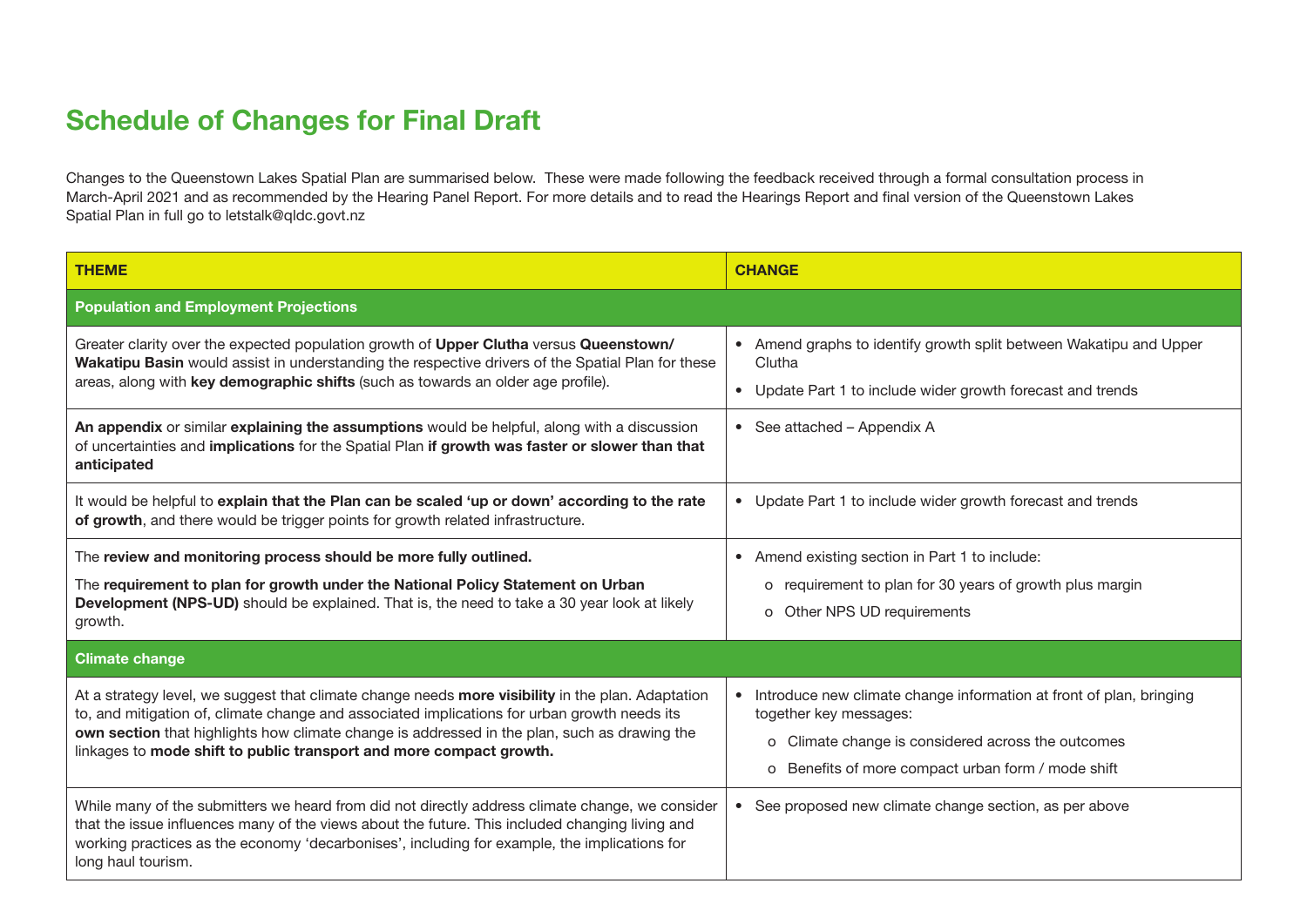| <b>THEME</b>                                                                                                                                                                                                                                                                                                                                                                                                                                                                                                                                                                                                                                                                                                                                                                                                                                                                                                                                                                                  | <b>CHANGE</b>                                                                                                                                                                                                                  |
|-----------------------------------------------------------------------------------------------------------------------------------------------------------------------------------------------------------------------------------------------------------------------------------------------------------------------------------------------------------------------------------------------------------------------------------------------------------------------------------------------------------------------------------------------------------------------------------------------------------------------------------------------------------------------------------------------------------------------------------------------------------------------------------------------------------------------------------------------------------------------------------------------------------------------------------------------------------------------------------------------|--------------------------------------------------------------------------------------------------------------------------------------------------------------------------------------------------------------------------------|
| <b>Wakatipu Growth Pattern</b>                                                                                                                                                                                                                                                                                                                                                                                                                                                                                                                                                                                                                                                                                                                                                                                                                                                                                                                                                                |                                                                                                                                                                                                                                |
| Having discussed the submissions raising the linkages between growth and airports, we note<br>that the Spatial Plan cannot and should not direct how the airports in the district are to<br>be operated. However, we consider that the Plan should be clearer about the strategic<br>importance of Frankton, the Five Mile corridor and the Queenstown to Frankton corridor for<br>accommodating future growth in the Wakatipu Basin. The plan should be more explicit about<br>the key trade-offs between growth in these locations and airport operations. That is, the Spatial<br>Plan should set out the longer term urban context that QAC would need to work within.<br>While the Spatial Plan for Wakatipu Basin proposes extensions to the south and east, these<br>corridors meet at Frankton where substantial intensification on land not currently encumbered<br>by airport noise controls is clearly beneficial to long term aspirations for a compact, connected<br>urban form. | • Revise Spatial Elements to be more explicit about trade-off being made<br>between urban growth and future expansion of air noise boundaries at<br>ZQN.<br>• Add Air Transport paragraph to Part 3 - as a Challenge           |
| We do not see the need at this stage to develop a 'without airport' scenario. An airport icon<br>could be added to the map to reflect the current use, while noting that any moves to<br>decrease use of the airport (or to shift it in the long term) can be addressed in reviews of<br>the Plan, but this is not an outcome that the plan advocates for in the short to medium term.                                                                                                                                                                                                                                                                                                                                                                                                                                                                                                                                                                                                        | • Add airport icon at ZQN to appropriate maps                                                                                                                                                                                  |
| In contrast, Wānaka Airport has much less of an impact on the current Spatial Plan layout for<br>the Upper Clutha.                                                                                                                                                                                                                                                                                                                                                                                                                                                                                                                                                                                                                                                                                                                                                                                                                                                                            | • No change required                                                                                                                                                                                                           |
| Wānaka and Hāwea Growth Patterns                                                                                                                                                                                                                                                                                                                                                                                                                                                                                                                                                                                                                                                                                                                                                                                                                                                                                                                                                              |                                                                                                                                                                                                                                |
| Upper Clutha has a different spatial pattern to Wakatipu. Wānaka is to be contained within the<br>boundaries of the two rivers. Rather than expand the settlement across the river, long term,<br>growth was more likely to occur in the surrounding settlements like Hawea and Luggate.                                                                                                                                                                                                                                                                                                                                                                                                                                                                                                                                                                                                                                                                                                      | • Consider signalling future growth in Luggate                                                                                                                                                                                 |
| Consolidation of Wānaka should occur first (such as expansion to the south and through<br>infill and redevelopment), but at some point growth pressures will unlikely be able to be<br>contained within the two rivers unless alternative options were in place, such as measured<br>expansion of Hawea.                                                                                                                                                                                                                                                                                                                                                                                                                                                                                                                                                                                                                                                                                      | • Amend priority areas in Upper Clutha - remove Hawea and replace with<br>Southern Wānaka future urban area                                                                                                                    |
| The Plan should be more explicit as to the dependency on public transport provision ahead<br>of further growth of Lake Hawea (beyond that provided for by the Proposed District Plan<br>and Special Housing Area). The draft plan indicates that public transport services may not be<br>viable. It would be helpful to establish what quantum of population is needed to support<br>feasibility of public transport services in the Upper Clutha? We understand from staff, that<br>under traditional models, public transport is unlikely to be commercially feasible in the short to<br>medium term                                                                                                                                                                                                                                                                                                                                                                                        | Emphasise this requirement in Spatial Elements - Upper Clutha section<br>$\bullet$<br>(page 55)<br>Consider adding a future urban investigation for Luggate too [project<br>$\bullet$<br>team suggest this is for the next SP] |
| We would suggest that the maps be amended to reflect these two issues: That the area to the<br>immediate west of the Special Housing Area in Hawea be identified as an expansion area,<br>providing for incremental growth, but otherwise further expansion of the settlement be<br>noted as being dependent upon resolution of transport and infrastructure issues, as well<br>staging with regard to the on-going growth of Wanaka.                                                                                                                                                                                                                                                                                                                                                                                                                                                                                                                                                         | • Revised future urban area in Hawea<br>• Update map                                                                                                                                                                           |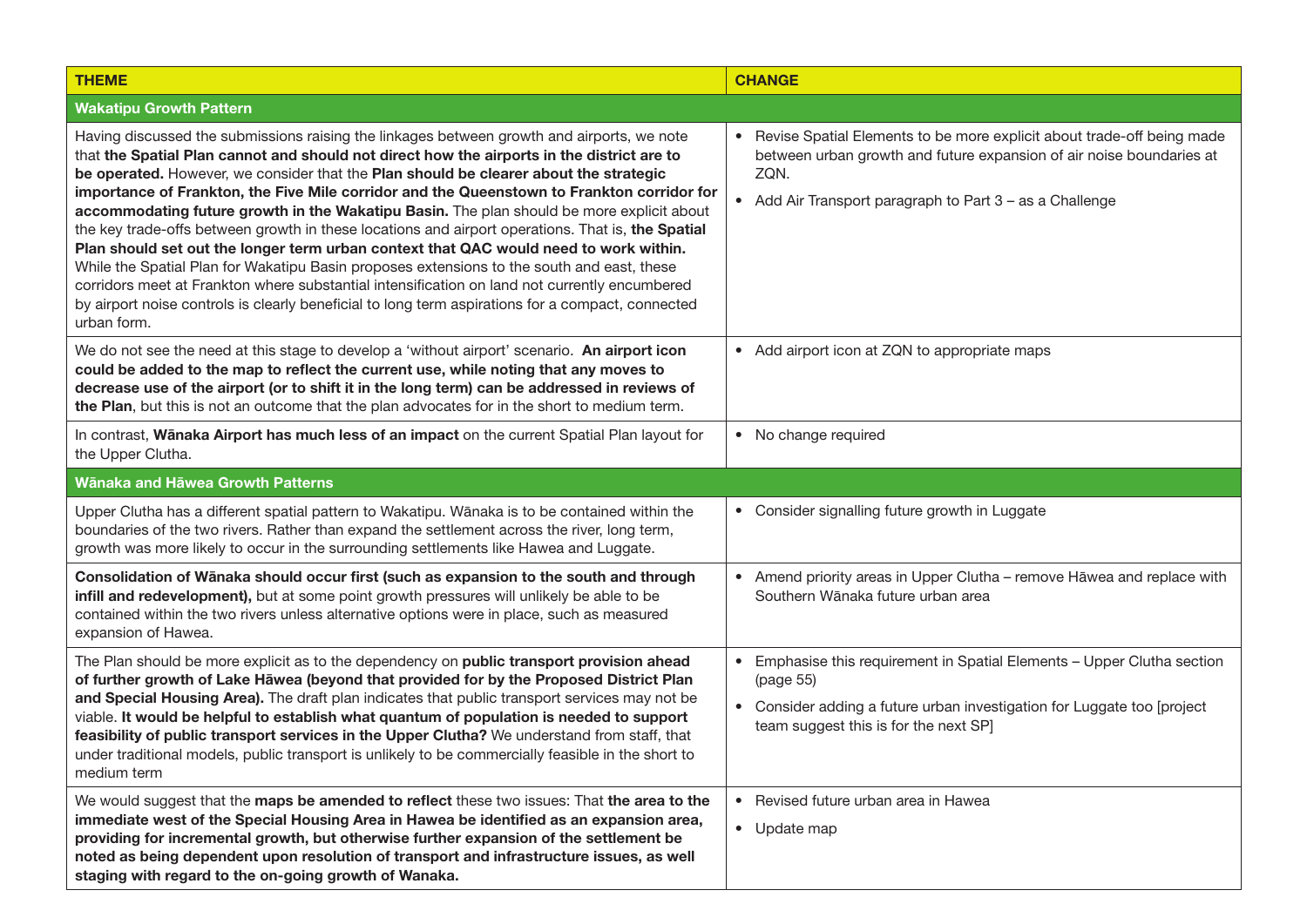| <b>THEME</b>                                                                                                                                                                                                                                                                                                                                                                                                                                        | <b>CHANGE</b>                                                                                                                                                                                                                                                                                                                                             |
|-----------------------------------------------------------------------------------------------------------------------------------------------------------------------------------------------------------------------------------------------------------------------------------------------------------------------------------------------------------------------------------------------------------------------------------------------------|-----------------------------------------------------------------------------------------------------------------------------------------------------------------------------------------------------------------------------------------------------------------------------------------------------------------------------------------------------------|
| <b>Types of Growth</b>                                                                                                                                                                                                                                                                                                                                                                                                                              |                                                                                                                                                                                                                                                                                                                                                           |
| The plan could communicate / illustrate the intensification options more clearly - the<br>vertical dimension. We suggest additional content to illustrate the anticipated hight and built<br>form when the plan refers to low, medium or high density.  This could be linked to the centres<br>definitions further to the front of the document, and cross referenced to the requirements of the<br>National Policy Statement on Urban Development. | • Add new diagram illustrating built form<br>• Restructure Part 4 - the Spatial Elements - Queenstown Lakes section<br>of the plan:<br>o Change title to "The consolidated approach to growth"<br>o Introduce new section on existing urban area that discusses<br>intensification outcomes<br>o Introduce new section to address rural / non urban areas |
| Greater clarity on future industrial and commercial areas would assist in retaining<br>opportunities for such activities.                                                                                                                                                                                                                                                                                                                           | • Update maps                                                                                                                                                                                                                                                                                                                                             |
| The plan is fairly silent on the rural areas. While the focus is on urban growth and development,<br>it would be useful to acknowledge the demand/popularity of rural lifestyle in the district,<br>including resort activities (Millbrook and Gibbston), and hence the role that these areas play in<br>accommodating growth pressures including activities such as commercial tourism.                                                            | • Amend Part 4 with new section to address rural / non-urban areas                                                                                                                                                                                                                                                                                        |
| <b>Specific areas</b>                                                                                                                                                                                                                                                                                                                                                                                                                               |                                                                                                                                                                                                                                                                                                                                                           |
| Sunshine Bay - the constraints map should be updated to reflect the new ONL line, but<br>otherwise the area west of Sunshine Bay should be retained as rural, given the focus on<br>Frankton.                                                                                                                                                                                                                                                       | • Agree<br>• Amend map                                                                                                                                                                                                                                                                                                                                    |
| Eastern Corridor - Lower Shotover. We do not see any advantages from including the area in<br>the Eastern corridor and are concerned about the potential landscape issues.                                                                                                                                                                                                                                                                          | • Agree                                                                                                                                                                                                                                                                                                                                                   |
| Southern corridor - no adjustments are necessary                                                                                                                                                                                                                                                                                                                                                                                                    | • Agree                                                                                                                                                                                                                                                                                                                                                   |
| South West Wānaka area - we suggest that Riverbank Rd defines the edge of the urban area,<br>rather than the ONL. This reflects the entry experience into the township from the south.                                                                                                                                                                                                                                                              | • Agree<br>• Amend map                                                                                                                                                                                                                                                                                                                                    |